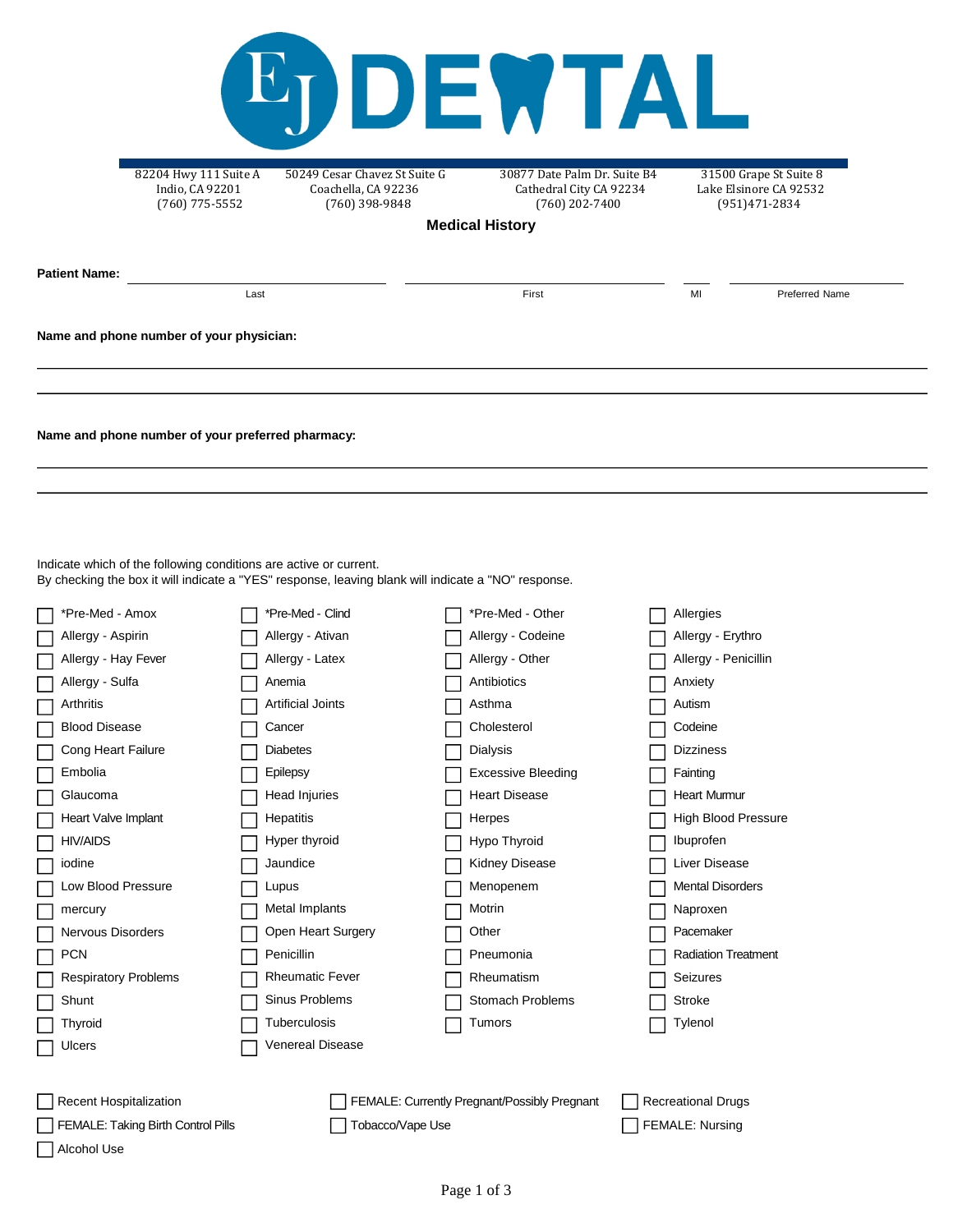| Have you ever been instructed to take antibiotic premedication for your dental visits? If yes, please explain: * $\bigcirc$<br>Yes $\bigcirc$ No<br>Pre Med:                                                                          |
|---------------------------------------------------------------------------------------------------------------------------------------------------------------------------------------------------------------------------------------|
| Describe any current or past medical treatment or impending surgery.                                                                                                                                                                  |
| Are you currently taking or have you ever taken bone denisty medication (Bisphosphonates) such as Boniva, Fosamax, Didronel, Zometa,<br>Actonel, etc? If yes, please describe below<br>$\bigcirc$ Yes $\bigcirc$ No<br>Bisphosphonate |
|                                                                                                                                                                                                                                       |
| Are you currently taking any blood thinner medications including daily doses of aspirin? $\bigcirc$<br>Yes $\bigcirc$ No<br>Please list any medications you are currently taking, one medication per line:                            |
|                                                                                                                                                                                                                                       |
|                                                                                                                                                                                                                                       |
|                                                                                                                                                                                                                                       |
| <b>Provider notes</b>                                                                                                                                                                                                                 |
|                                                                                                                                                                                                                                       |
| <b>Dental History</b>                                                                                                                                                                                                                 |
| <b>Previous Dentist and phone number</b>                                                                                                                                                                                              |
|                                                                                                                                                                                                                                       |
| Date of last dental exam and x-rays                                                                                                                                                                                                   |
|                                                                                                                                                                                                                                       |
|                                                                                                                                                                                                                                       |

**I routinely see my Dentist every**